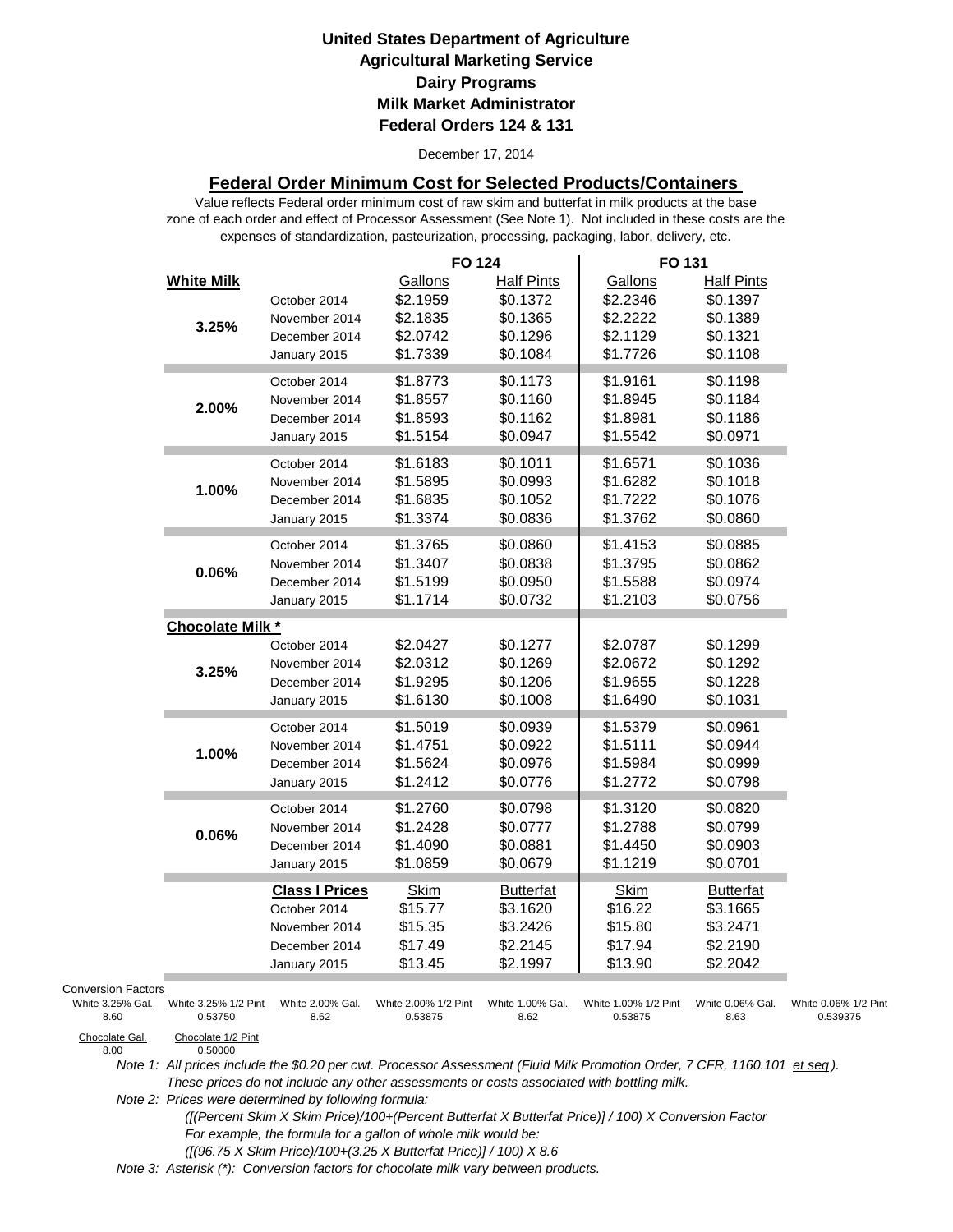#### January 22, 2015

#### **Federal Order Minimum Cost for Selected Products/Containers**

zone of each order and effect of Processor Assessment (See Note 1). Not included in these costs are the expenses of standardization, pasteurization, processing, packaging, labor, delivery, etc. Value reflects Federal order minimum cost of raw skim and butterfat in milk products at the base

|                           |                               |                       | <b>FO 124</b>        |                   | FO 131               |                      |                      |
|---------------------------|-------------------------------|-----------------------|----------------------|-------------------|----------------------|----------------------|----------------------|
|                           | <b>White Milk</b>             |                       | Gallons              | <b>Half Pints</b> | Gallons              | <b>Half Pints</b>    |                      |
|                           |                               | November 2014         | \$2.1835             | \$0.1365          | \$2.2222             | \$0.1389             |                      |
|                           | 3.25%                         | December 2014         | \$2.0742             | \$0.1296          | \$2.1129             | \$0.1321             |                      |
|                           |                               | January 2015          | \$1.7339             | \$0.1084          | \$1.7726             | \$0.1108             |                      |
|                           |                               | February 2015         | \$1.5432             | \$0.0964          | \$1.5819             | \$0.0989             |                      |
|                           |                               | November 2014         | \$1.8557             | \$0.1160          | \$1.8945             | \$0.1184             |                      |
|                           |                               | December 2014         | \$1.8593             | \$0.1162          | \$1.8981             | \$0.1186             |                      |
|                           | 2.00%                         | January 2015          | \$1.5154             | \$0.0947          | \$1.5542             | \$0.0971             |                      |
|                           |                               | February 2015         | \$1.3782             | \$0.0861          | \$1.4170             | \$0.0886             |                      |
|                           |                               |                       |                      |                   |                      |                      |                      |
|                           |                               | November 2014         | \$1.5895             | \$0.0993          | \$1.6282             | \$0.1018             |                      |
|                           | 1.00%                         | December 2014         | \$1.6835             | \$0.1052          | \$1.7222             | \$0.1076             |                      |
|                           |                               | January 2015          | \$1.3374             | \$0.0836          | \$1.3762             | \$0.0860             |                      |
|                           |                               | February 2015         | \$1.2434             | \$0.0777          | \$1.2822             | \$0.0801             |                      |
|                           |                               | November 2014         | \$1.3407             | \$0.0838          | \$1.3795             | \$0.0862             |                      |
|                           | 0.06%                         | December 2014         | \$1.5199             | \$0.0950          | \$1.5588             | \$0.0974             |                      |
|                           |                               | January 2015          | \$1.1714             | \$0.0732          | \$1.2103             | \$0.0756             |                      |
|                           |                               | February 2015         | \$1.1179             | \$0.0699          | \$1.1568             | \$0.0723             |                      |
|                           | <b>Chocolate Milk *</b>       |                       |                      |                   |                      |                      |                      |
|                           |                               | November 2014         | \$2.0312             | \$0.1269          | \$2.0672             | \$0.1292             |                      |
|                           |                               | December 2014         | \$1.9295             | \$0.1206          | \$1.9655             | \$0.1228             |                      |
|                           | 3.25%                         | January 2015          | \$1.6130             | \$0.1008          | \$1.6490             | \$0.1031             |                      |
|                           |                               | February 2015         | \$1.4355             | \$0.0897          | \$1.4715             | \$0.0920             |                      |
|                           |                               |                       |                      | \$0.0922          | \$1.5111             |                      |                      |
|                           |                               | November 2014         | \$1.4751<br>\$1.5624 | \$0.0976          | \$1.5984             | \$0.0944<br>\$0.0999 |                      |
|                           | 1.00%                         | December 2014         |                      |                   |                      |                      |                      |
|                           |                               | January 2015          | \$1.2412             | \$0.0776          | \$1.2772             | \$0.0798             |                      |
|                           |                               | February 2015         | \$1.1539             | \$0.0721          | \$1.1899             | \$0.0744             |                      |
|                           |                               | November 2014         | \$1.2428             | \$0.0777          | \$1.2788             | \$0.0799             |                      |
|                           | 0.06%                         | December 2014         | \$1.4090             | \$0.0881          | \$1.4450             | \$0.0903             |                      |
|                           |                               | January 2015          | \$1.0859             | \$0.0679          | \$1.1219             | \$0.0701             |                      |
|                           |                               | February 2015         | \$1.0363             | \$0.0648          | \$1.0723             | \$0.0670             |                      |
|                           |                               | <b>Class I Prices</b> | <b>Skim</b>          | <b>Butterfat</b>  | <b>Skim</b>          | <b>Butterfat</b>     |                      |
|                           |                               | November 2014         | \$15.35              | \$3.2426          | \$15.80              | \$3.2471             |                      |
|                           |                               | December 2014         | \$17.49              | \$2.2145          | \$17.94              | \$2.2190             |                      |
|                           |                               | January 2015          | \$13.45              | \$2.1997          | \$13.90              | \$2.2042             |                      |
|                           |                               | February 2015         | \$12.86              | \$1.6929          | \$13.31              | \$1.6974             |                      |
| <b>Conversion Factors</b> |                               |                       |                      |                   |                      |                      |                      |
| White 3.25% Gal.          | White 3.25% 1/2 Pint          | White 2.00% Gal.      | White 2.00% 1/2 Pint | White 1.00% Gal.  | White 1.00% 1/2 Pint | White 0.06% Gal.     | White 0.06% 1/2 Pint |
| 8.60                      | 0.53750                       | 8.62                  | 0.53875              | 8.62              | 0.53875              | 8.63                 | 0.539375             |
| Chocolate Gal.<br>8.00    | Chocolate 1/2 Pint<br>0.50000 |                       |                      |                   |                      |                      |                      |

*Note 1: All prices include the \$0.20 per cwt. Processor Assessment (Fluid Milk Promotion Order, 7 CFR, 1160.101 et seq ). These prices do not include any other assessments or costs associated with bottling milk.*

*Note 2: Prices were determined by following formula:* 

 *([(Percent Skim X Skim Price)/100+(Percent Butterfat X Butterfat Price)] / 100) X Conversion Factor For example, the formula for a gallon of whole milk would be: ([(96.75 X Skim Price)/100+(3.25 X Butterfat Price)] / 100) X 8.6*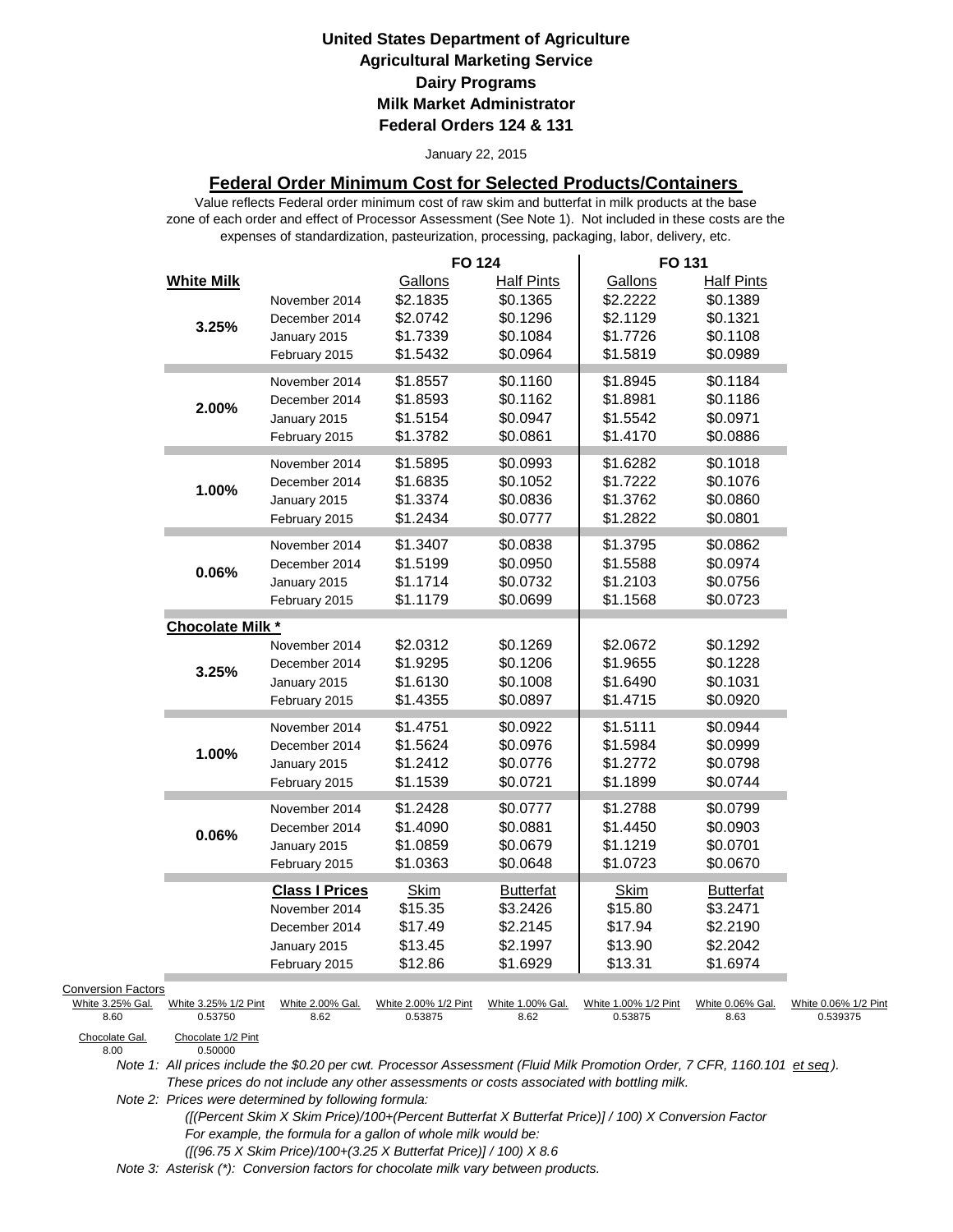#### February 19, 2015

#### **Federal Order Minimum Cost for Selected Products/Containers**

zone of each order and effect of Processor Assessment (See Note 1). Not included in these costs are the expenses of standardization, pasteurization, processing, packaging, labor, delivery, etc. Value reflects Federal order minimum cost of raw skim and butterfat in milk products at the base

|                                                                         |                                                       |                                                                                              | <b>FO 124</b>                                           |                                                                   | FO 131                                                  |                                                                   |                                  |
|-------------------------------------------------------------------------|-------------------------------------------------------|----------------------------------------------------------------------------------------------|---------------------------------------------------------|-------------------------------------------------------------------|---------------------------------------------------------|-------------------------------------------------------------------|----------------------------------|
|                                                                         | <b>White Milk</b><br>3.25%                            | December 2014<br>January 2015<br>February 2015<br><b>March 2015</b>                          | Gallons<br>\$2.0742<br>\$1.7339<br>\$1.5432<br>\$1.4819 | <b>Half Pints</b><br>\$0.1296<br>\$0.1084<br>\$0.0964<br>\$0.0926 | Gallons<br>\$2.1129<br>\$1.7726<br>\$1.5819<br>\$1.5206 | <b>Half Pints</b><br>\$0.1321<br>\$0.1108<br>\$0.0989<br>\$0.0950 |                                  |
|                                                                         | 2.00%                                                 | December 2014<br>January 2015<br>February 2015<br>March 2015                                 | \$1.8593<br>\$1.5154<br>\$1.3782<br>\$1.3016            | \$0.1162<br>\$0.0947<br>\$0.0861<br>\$0.0814                      | \$1.8981<br>\$1.5542<br>\$1.4170<br>\$1.3404            | \$0.1186<br>\$0.0971<br>\$0.0886<br>\$0.0838                      |                                  |
|                                                                         | 1.00%                                                 | December 2014<br>January 2015<br>February 2015<br>March 2015                                 | \$1.6835<br>\$1.3374<br>\$1.2434<br>\$1.1546            | \$0.1052<br>\$0.0836<br>\$0.0777<br>\$0.0722                      | \$1.7222<br>\$1.3762<br>\$1.2822<br>\$1.1934            | \$0.1076<br>\$0.0860<br>\$0.0801<br>\$0.0746                      |                                  |
|                                                                         | $0.06\%$                                              | December 2014<br>January 2015<br>February 2015<br>March 2015                                 | \$1.5199<br>\$1.1714<br>\$1.1179<br>\$1.0177            | \$0.0950<br>\$0.0732<br>\$0.0699<br>\$0.0636                      | \$1.5588<br>\$1.2103<br>\$1.1568<br>\$1.0565            | \$0.0974<br>\$0.0756<br>\$0.0723<br>\$0.0660                      |                                  |
|                                                                         | <b>Chocolate Milk *</b>                               |                                                                                              |                                                         |                                                                   |                                                         |                                                                   |                                  |
|                                                                         | 3.25%                                                 | December 2014<br>January 2015<br>February 2015<br>March 2015                                 | \$1.9295<br>\$1.6130<br>\$1.4355<br>\$1.3785            | \$0.1206<br>\$0.1008<br>\$0.0897<br>\$0.0862                      | \$1.9655<br>\$1.6490<br>\$1.4715<br>\$1.4145            | \$0.1228<br>\$0.1031<br>\$0.0920<br>\$0.0884                      |                                  |
|                                                                         | 1.00%                                                 | December 2014<br>January 2015<br>February 2015<br>March 2015                                 | \$1.5624<br>\$1.2412<br>\$1.1539<br>\$1.0716            | \$0.0976<br>\$0.0776<br>\$0.0721<br>\$0.0670                      | \$1.5984<br>\$1.2772<br>\$1.1899<br>\$1.1076            | \$0.0999<br>\$0.0798<br>\$0.0744<br>\$0.0692                      |                                  |
|                                                                         | 0.06%                                                 | December 2014<br>January 2015<br>February 2015<br>March 2015                                 | \$1.4090<br>\$1.0859<br>\$1.0363<br>\$0.9434            | \$0.0881<br>\$0.0679<br>\$0.0648<br>\$0.0590                      | \$1.4450<br>\$1.1219<br>\$1.0723<br>\$0.9794            | \$0.0903<br>\$0.0701<br>\$0.0670<br>\$0.0612                      |                                  |
|                                                                         |                                                       | <b>Class I Prices</b><br>December 2014<br>January 2015<br>February 2015<br><b>March 2015</b> | <b>Skim</b><br>\$17.49<br>\$13.45<br>\$12.86<br>\$11.69 | <b>Butterfat</b><br>\$2.2145<br>\$2.1997<br>\$1.6929<br>\$1.8218  | Skim<br>\$17.94<br>\$13.90<br>\$13.31<br>\$12.14        | <b>Butterfat</b><br>\$2.2190<br>\$2.2042<br>\$1.6974<br>\$1.8263  |                                  |
| <b>Conversion Factors</b><br>White 3.25% Gal.<br>8.60<br>Chocolate Gal. | White 3.25% 1/2 Pint<br>0.53750<br>Chocolate 1/2 Pint | White 2.00% Gal.<br>8.62                                                                     | White 2.00% 1/2 Pint<br>0.53875                         | White 1.00% Gal.<br>8.62                                          | White 1.00% 1/2 Pint<br>0.53875                         | White 0.06% Gal.<br>8.63                                          | White 0.06% 1/2 Pint<br>0.539375 |
| 8.00                                                                    | 0.50000                                               |                                                                                              |                                                         |                                                                   |                                                         |                                                                   |                                  |

*Note 1: All prices include the \$0.20 per cwt. Processor Assessment (Fluid Milk Promotion Order, 7 CFR, 1160.101 et seq ). These prices do not include any other assessments or costs associated with bottling milk.*

*Note 2: Prices were determined by following formula:* 

 *([(Percent Skim X Skim Price)/100+(Percent Butterfat X Butterfat Price)] / 100) X Conversion Factor For example, the formula for a gallon of whole milk would be: ([(96.75 X Skim Price)/100+(3.25 X Butterfat Price)] / 100) X 8.6*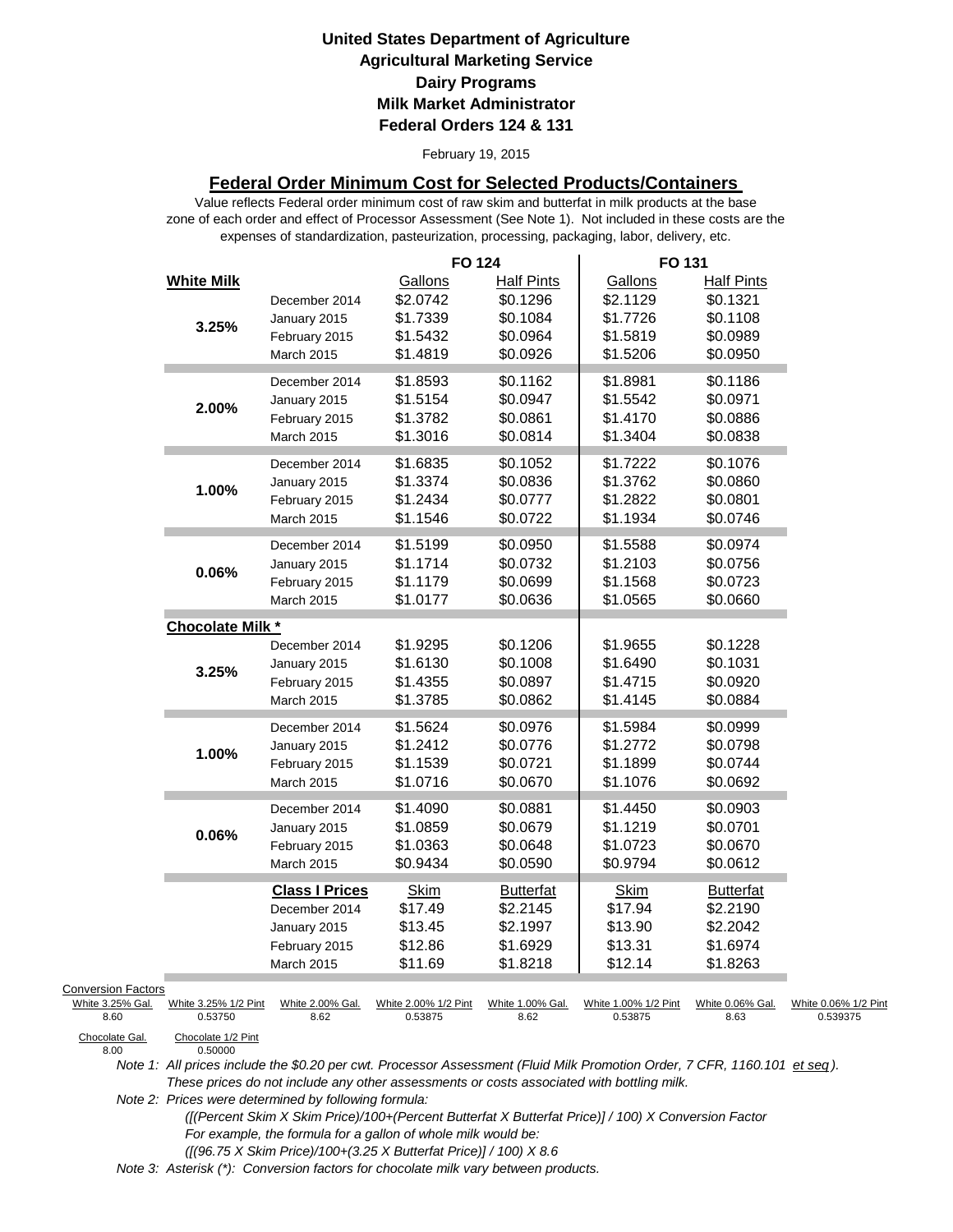#### March 18, 2015

#### **Federal Order Minimum Cost for Selected Products/Containers**

zone of each order and effect of Processor Assessment (See Note 1). Not included in these costs are the expenses of standardization, pasteurization, processing, packaging, labor, delivery, etc. Value reflects Federal order minimum cost of raw skim and butterfat in milk products at the base

|                           |                               |                       | <b>FO 124</b>        |                               | FO 131               |                               |                      |
|---------------------------|-------------------------------|-----------------------|----------------------|-------------------------------|----------------------|-------------------------------|----------------------|
|                           | <b>White Milk</b>             | January 2015          | Gallons<br>\$1.7339  | <b>Half Pints</b><br>\$0.1084 | Gallons<br>\$1.7726  | <b>Half Pints</b><br>\$0.1108 |                      |
|                           |                               | February 2015         | \$1.5432             | \$0.0964                      | \$1.5819             | \$0.0989                      |                      |
|                           | 3.25%                         | March 2015            | \$1.4819             | \$0.0926                      | \$1.5206             | \$0.0950                      |                      |
|                           |                               |                       | \$1.4757             | \$0.0922                      | \$1.5144             | \$0.0946                      |                      |
|                           |                               | April 2015            |                      |                               |                      |                               |                      |
|                           |                               | January 2015          | \$1.5154             | \$0.0947                      | \$1.5542             | \$0.0971                      |                      |
|                           | 2.00%                         | February 2015         | \$1.3782             | \$0.0861                      | \$1.4170             | \$0.0886                      |                      |
|                           |                               | March 2015            | \$1.3016             | \$0.0814                      | \$1.3404             | \$0.0838                      |                      |
|                           |                               | April 2015            | \$1.2905             | \$0.0807                      | \$1.3293             | \$0.0831                      |                      |
|                           |                               | January 2015          | \$1.3374             | \$0.0836                      | \$1.3762             | \$0.0860                      |                      |
|                           |                               | February 2015         | \$1.2434             | \$0.0777                      | \$1.2822             | \$0.0801                      |                      |
|                           | 1.00%                         | March 2015            | \$1.1546             | \$0.0722                      | \$1.1934             | \$0.0746                      |                      |
|                           |                               | April 2015            | \$1.1396             | \$0.0712                      | \$1.1784             | \$0.0736                      |                      |
|                           |                               |                       |                      |                               |                      |                               |                      |
|                           |                               | January 2015          | \$1.1714             | \$0.0732                      | \$1.2103             | \$0.0756                      |                      |
|                           | 0.06%                         | February 2015         | \$1.1179             | \$0.0699                      | \$1.1568             | \$0.0723                      |                      |
|                           |                               | March 2015            | \$1.0177             | \$0.0636                      | \$1.0565             | \$0.0660                      |                      |
|                           |                               | April 2015            | \$0.9989             | \$0.0624                      | \$1.0378             | \$0.0649                      |                      |
|                           | <b>Chocolate Milk *</b>       |                       |                      |                               |                      |                               |                      |
|                           |                               | January 2015          | \$1.6130             | \$0.1008                      | \$1.6490             | \$0.1031                      |                      |
|                           | 3.25%                         | February 2015         | \$1.4355             | \$0.0897                      | \$1.4715             | \$0.0920                      |                      |
|                           |                               | March 2015            | \$1.3785             | \$0.0862                      | \$1.4145             | \$0.0884                      |                      |
|                           |                               | April 2015            | \$1.3727             | \$0.0858                      | \$1.4087             | \$0.0880                      |                      |
|                           |                               |                       |                      | \$0.0776                      |                      | \$0.0798                      |                      |
|                           |                               | January 2015          | \$1.2412             |                               | \$1.2772             |                               |                      |
|                           | 1.00%                         | February 2015         | \$1.1539             | \$0.0721                      | \$1.1899             | \$0.0744                      |                      |
|                           |                               | March 2015            | \$1.0716             | \$0.0670                      | \$1.1076             | \$0.0692                      |                      |
|                           |                               | April 2015            | \$1.0576             | \$0.0661                      | \$1.0936             | \$0.0684                      |                      |
|                           |                               | January 2015          | \$1.0859             | \$0.0679                      | \$1.1219             | \$0.0701                      |                      |
|                           | 0.06%                         | February 2015         | \$1.0363             | \$0.0648                      | \$1.0723             | \$0.0670                      |                      |
|                           |                               | March 2015            | \$0.9434             | \$0.0590                      | \$0.9794             | \$0.0612                      |                      |
|                           |                               | April 2015            | \$0.9260             | \$0.0579                      | \$0.9620             | \$0.0601                      |                      |
|                           |                               | <b>Class I Prices</b> | <b>Skim</b>          | <b>Butterfat</b>              | <b>Skim</b>          | <b>Butterfat</b>              |                      |
|                           |                               | January 2015          | \$13.45              | \$2.1997                      | \$13.90              | \$2.2042                      |                      |
|                           |                               | February 2015         | \$12.86              | \$1.6929                      | \$13.31              | \$1.6974                      |                      |
|                           |                               | March 2015            | \$11.69              | \$1.8218                      | \$12.14              | \$1.8263                      |                      |
|                           |                               | April 2015            | \$11.47              | \$1.8652                      | \$11.92              | \$1.8697                      |                      |
| <b>Conversion Factors</b> |                               |                       |                      |                               |                      |                               |                      |
| White 3.25% Gal.          | White 3.25% 1/2 Pint          | White 2.00% Gal.      | White 2.00% 1/2 Pint | White 1.00% Gal.              | White 1.00% 1/2 Pint | White 0.06% Gal.              | White 0.06% 1/2 Pint |
| 8.60                      | 0.53750                       | 8.62                  | 0.53875              | 8.62                          | 0.53875              | 8.63                          | 0.539375             |
| Chocolate Gal.<br>8.00    | Chocolate 1/2 Pint<br>0.50000 |                       |                      |                               |                      |                               |                      |

*Note 1: All prices include the \$0.20 per cwt. Processor Assessment (Fluid Milk Promotion Order, 7 CFR, 1160.101 et seq ). These prices do not include any other assessments or costs associated with bottling milk.*

*Note 2: Prices were determined by following formula:* 

 *([(Percent Skim X Skim Price)/100+(Percent Butterfat X Butterfat Price)] / 100) X Conversion Factor For example, the formula for a gallon of whole milk would be: ([(96.75 X Skim Price)/100+(3.25 X Butterfat Price)] / 100) X 8.6*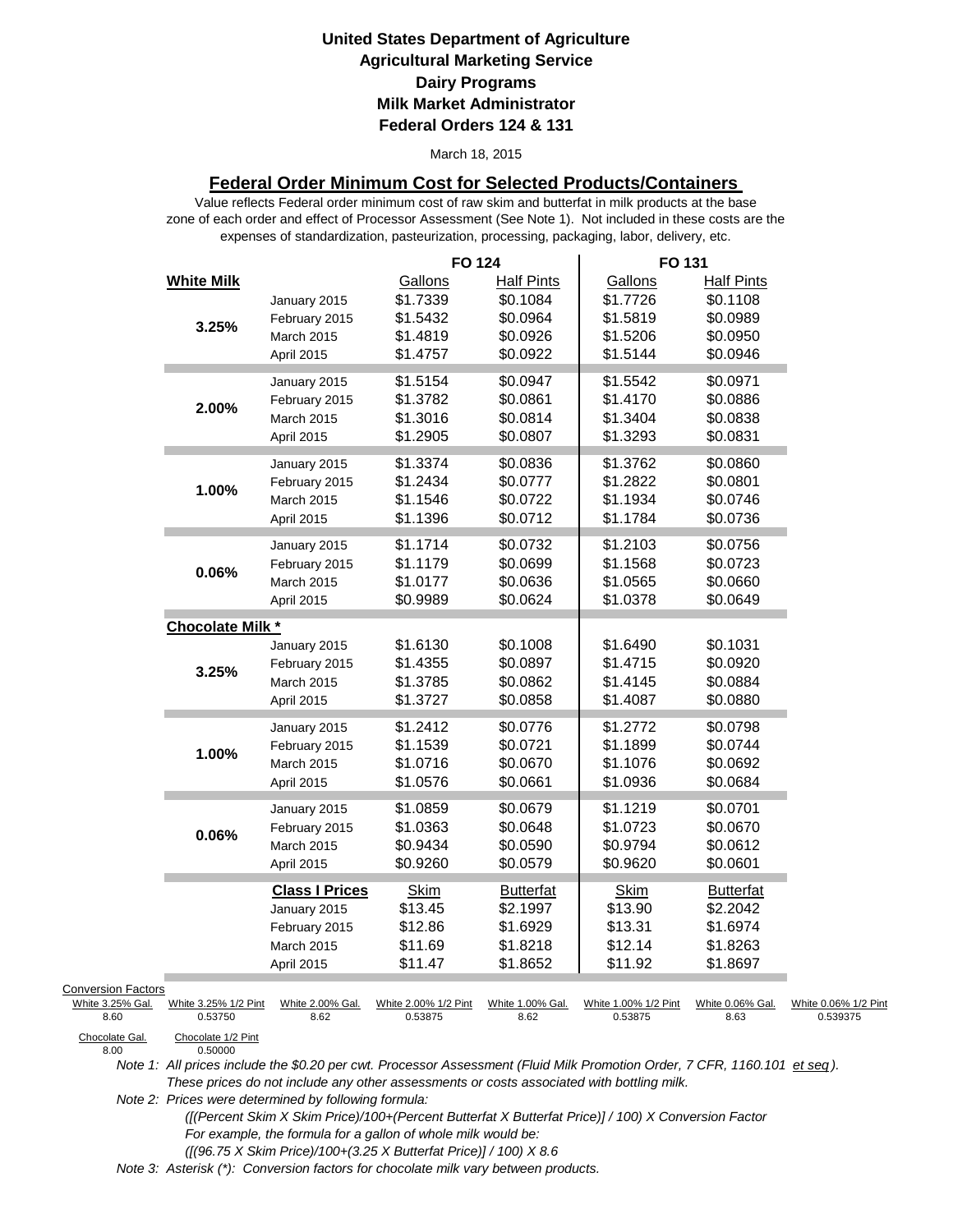#### April 22, 2015

### **Federal Order Minimum Cost for Selected Products/Containers**

zone of each order and effect of Processor Assessment (See Note 1). Not included in these costs are the expenses of standardization, pasteurization, processing, packaging, labor, delivery, etc. Value reflects Federal order minimum cost of raw skim and butterfat in milk products at the base

|                           |                               |                       | <b>FO 124</b>        |                      | FO 131               |                      |                      |
|---------------------------|-------------------------------|-----------------------|----------------------|----------------------|----------------------|----------------------|----------------------|
|                           | <b>White Milk</b>             |                       | Gallons              | <b>Half Pints</b>    | Gallons              | <b>Half Pints</b>    |                      |
|                           |                               | February 2015         | \$1.5432<br>\$1.4819 | \$0.0964<br>\$0.0926 | \$1.5819<br>\$1.5206 | \$0.0989<br>\$0.0950 |                      |
|                           | 3.25%                         | March 2015            |                      |                      |                      | \$0.0946             |                      |
|                           |                               | April 2015            | \$1.4757             | \$0.0922             | \$1.5144             |                      |                      |
|                           |                               | May 2015              | \$1.5030             | \$0.0939             | \$1.5417             | \$0.0964             |                      |
|                           |                               | February 2015         | \$1.3782             | \$0.0861             | \$1.4170             | \$0.0886             |                      |
|                           | 2.00%                         | March 2015            | \$1.3016             | \$0.0814             | \$1.3404             | \$0.0838             |                      |
|                           |                               | April 2015            | \$1.2905             | \$0.0807             | \$1.3293             | \$0.0831             |                      |
|                           |                               | May 2015              | \$1.3123             | \$0.0820             | \$1.3511             | \$0.0844             |                      |
|                           |                               | February 2015         | \$1.2434             | \$0.0777             | \$1.2822             | \$0.0801             |                      |
|                           |                               | March 2015            | \$1.1546             | \$0.0722             | \$1.1934             | \$0.0746             |                      |
|                           | 1.00%                         | April 2015            | \$1.1396             | \$0.0712             | \$1.1784             | \$0.0736             |                      |
|                           |                               |                       |                      |                      |                      |                      |                      |
|                           |                               | May 2015              | \$1.1570             | \$0.0723             | \$1.1958             | \$0.0747             |                      |
|                           |                               | February 2015         | \$1.1179             | \$0.0699             | \$1.1568             | \$0.0723             |                      |
|                           | 0.06%                         | March 2015            | \$1.0177             | \$0.0636             | \$1.0565             | \$0.0660             |                      |
|                           |                               | April 2015            | \$0.9989             | \$0.0624             | \$1.0378             | \$0.0649             |                      |
|                           |                               | May 2015              | \$1.0121             | \$0.0633             | \$1.0510             | \$0.0657             |                      |
|                           | Chocolate Milk *              |                       |                      |                      |                      |                      |                      |
|                           |                               | February 2015         | \$1.4355             | \$0.0897             | \$1.4715             | \$0.0920             |                      |
|                           | 3.25%                         | March 2015            | \$1.3785             | \$0.0862             | \$1.4145             | \$0.0884             |                      |
|                           |                               | April 2015            | \$1.3727             | \$0.0858             | \$1.4087             | \$0.0880             |                      |
|                           |                               | May 2015              | \$1.3981             | \$0.0874             | \$1.4341             | \$0.0896             |                      |
|                           |                               |                       |                      |                      |                      |                      |                      |
|                           |                               | February 2015         | \$1.1539             | \$0.0721             | \$1.1899             | \$0.0744             |                      |
|                           | 1.00%                         | <b>March 2015</b>     | \$1.0716             | \$0.0670             | \$1.1076             | \$0.0692             |                      |
|                           |                               | April 2015            | \$1.0576             | \$0.0661             | \$1.0936             | \$0.0684             |                      |
|                           |                               | May 2015              | \$1.0738             | \$0.0671             | \$1.1098             | \$0.0694             |                      |
|                           |                               | February 2015         | \$1.0363             | \$0.0648             | \$1.0723             | \$0.0670             |                      |
|                           | 0.06%                         | March 2015            | \$0.9434             | \$0.0590             | \$0.9794             | \$0.0612             |                      |
|                           |                               | April 2015            | \$0.9260             | \$0.0579             | \$0.9620             | \$0.0601             |                      |
|                           |                               | May 2015              | \$0.9382             | \$0.0586             | \$0.9742             | \$0.0609             |                      |
|                           |                               | <b>Class I Prices</b> | <b>Skim</b>          | <b>Butterfat</b>     | <b>Skim</b>          | <b>Butterfat</b>     |                      |
|                           |                               | February 2015         | \$12.86              | \$1.6929             | \$13.31              | \$1.6974             |                      |
|                           |                               | March 2015            | \$11.69              | \$1.8218             | \$12.14              | \$1.8263             |                      |
|                           |                               | April 2015            | \$11.47              | \$1.8652             | \$11.92              | \$1.8697             |                      |
|                           |                               | May 2015              | \$11.62              | \$1.9182             | \$12.07              | \$1.9227             |                      |
| <b>Conversion Factors</b> |                               |                       |                      |                      |                      |                      |                      |
| White 3.25% Gal.          | White 3.25% 1/2 Pint          | White 2.00% Gal.      | White 2.00% 1/2 Pint | White 1.00% Gal.     | White 1.00% 1/2 Pint | White 0.06% Gal.     | White 0.06% 1/2 Pint |
| 8.60                      | 0.53750                       | 8.62                  | 0.53875              | 8.62                 | 0.53875              | 8.63                 | 0.539375             |
| Chocolate Gal.<br>8.00    | Chocolate 1/2 Pint<br>0.50000 |                       |                      |                      |                      |                      |                      |

Chocolate Gal.<br>8.00

*Note 1: All prices include the \$0.20 per cwt. Processor Assessment (Fluid Milk Promotion Order, 7 CFR, 1160.101 et seq ). These prices do not include any other assessments or costs associated with bottling milk.*

*Note 2: Prices were determined by following formula:* 

 *([(Percent Skim X Skim Price)/100+(Percent Butterfat X Butterfat Price)] / 100) X Conversion Factor For example, the formula for a gallon of whole milk would be: ([(96.75 X Skim Price)/100+(3.25 X Butterfat Price)] / 100) X 8.6*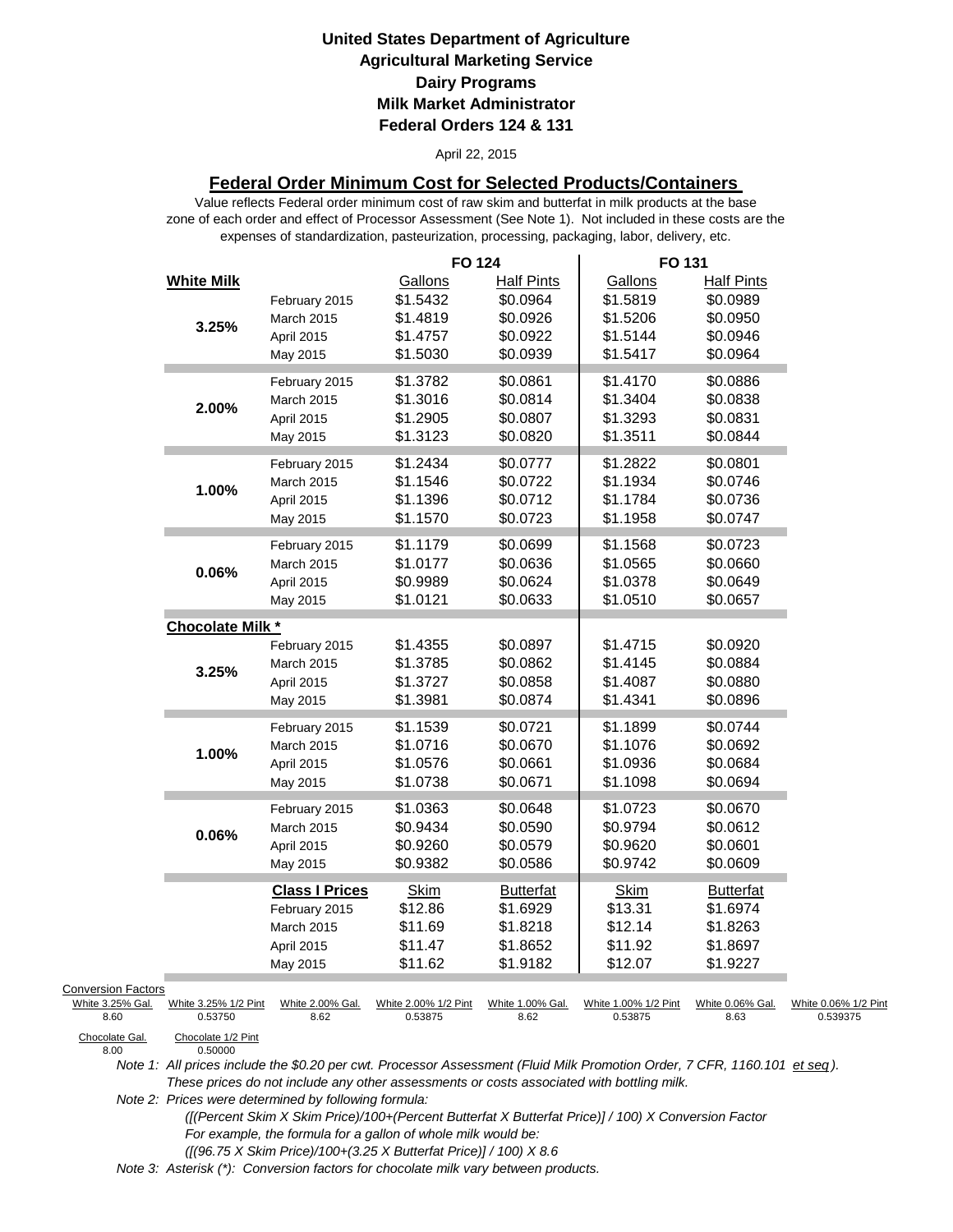#### May 20, 2015

### **Federal Order Minimum Cost for Selected Products/Containers**

Value reflects Federal order minimum cost of raw skim and butterfat in milk products at the base zone of each order and effect of Processor Assessment (See Note 1). Not included in these costs are the expenses of standardization, pasteurization, processing, packaging, labor, delivery, etc.

| <b>White Milk</b><br><b>Half Pints</b><br>Gallons<br><b>Half Pints</b><br>Gallons<br>\$1.4819<br>\$0.0926<br>\$1.5206<br>\$0.0950<br><b>March 2015</b><br>\$1.4757<br>\$0.0922<br>\$1.5144<br>\$0.0946<br>April 2015<br>3.25%<br>\$0.0964<br>\$1.5030<br>\$0.0939<br>\$1.5417<br>May 2015<br>\$1.5271<br>\$0.0954<br>\$1.5658<br>\$0.0979<br>June 2015<br>\$1.3016<br>\$0.0814<br>\$1.3404<br>\$0.0838<br><b>March 2015</b><br>\$0.0831<br>\$1.2905<br>\$0.0807<br>\$1.3293<br>April 2015<br>2.00%<br>\$1.3123<br>\$0.0820<br>\$1.3511<br>\$0.0844<br>May 2015 |  |
|----------------------------------------------------------------------------------------------------------------------------------------------------------------------------------------------------------------------------------------------------------------------------------------------------------------------------------------------------------------------------------------------------------------------------------------------------------------------------------------------------------------------------------------------------------------|--|
|                                                                                                                                                                                                                                                                                                                                                                                                                                                                                                                                                                |  |
|                                                                                                                                                                                                                                                                                                                                                                                                                                                                                                                                                                |  |
|                                                                                                                                                                                                                                                                                                                                                                                                                                                                                                                                                                |  |
|                                                                                                                                                                                                                                                                                                                                                                                                                                                                                                                                                                |  |
|                                                                                                                                                                                                                                                                                                                                                                                                                                                                                                                                                                |  |
|                                                                                                                                                                                                                                                                                                                                                                                                                                                                                                                                                                |  |
|                                                                                                                                                                                                                                                                                                                                                                                                                                                                                                                                                                |  |
|                                                                                                                                                                                                                                                                                                                                                                                                                                                                                                                                                                |  |
| \$1.3222<br>\$0.0826<br>\$1.3610<br>\$0.0851<br>June 2015                                                                                                                                                                                                                                                                                                                                                                                                                                                                                                      |  |
| \$1.1546<br>\$0.0722<br>\$1.1934<br>\$0.0746                                                                                                                                                                                                                                                                                                                                                                                                                                                                                                                   |  |
| March 2015<br>\$1.1396<br>\$0.0712<br>\$1.1784<br>\$0.0736                                                                                                                                                                                                                                                                                                                                                                                                                                                                                                     |  |
| April 2015<br>1.00%<br>\$1.1570<br>\$0.0723<br>\$1.1958<br>\$0.0747                                                                                                                                                                                                                                                                                                                                                                                                                                                                                            |  |
| May 2015                                                                                                                                                                                                                                                                                                                                                                                                                                                                                                                                                       |  |
| \$1.1555<br>\$0.0722<br>\$1.1942<br>\$0.0746<br>June 2015                                                                                                                                                                                                                                                                                                                                                                                                                                                                                                      |  |
| \$1.0177<br>\$0.0636<br>\$0.0660<br>\$1.0565<br><b>March 2015</b>                                                                                                                                                                                                                                                                                                                                                                                                                                                                                              |  |
| \$0.9989<br>\$0.0624<br>\$1.0378<br>\$0.0649<br>April 2015<br>0.06%                                                                                                                                                                                                                                                                                                                                                                                                                                                                                            |  |
| \$0.0633<br>\$1.0510<br>\$0.0657<br>\$1.0121<br>May 2015                                                                                                                                                                                                                                                                                                                                                                                                                                                                                                       |  |
| \$0.9999<br>\$1.0387<br>\$0.0649<br>\$0.0625<br>June 2015                                                                                                                                                                                                                                                                                                                                                                                                                                                                                                      |  |
| Chocolate Milk *                                                                                                                                                                                                                                                                                                                                                                                                                                                                                                                                               |  |
| \$1.3785<br>\$0.0862<br>\$1.4145<br>\$0.0884<br>March 2015                                                                                                                                                                                                                                                                                                                                                                                                                                                                                                     |  |
| \$1.3727<br>\$0.0880<br>\$0.0858<br>\$1.4087<br>April 2015                                                                                                                                                                                                                                                                                                                                                                                                                                                                                                     |  |
| 3.25%<br>\$0.0896<br>\$1.3981<br>\$0.0874<br>\$1.4341<br>May 2015                                                                                                                                                                                                                                                                                                                                                                                                                                                                                              |  |
| \$1.4205<br>\$0.0888<br>\$1.4565<br>\$0.0910<br>June 2015                                                                                                                                                                                                                                                                                                                                                                                                                                                                                                      |  |
| \$0.0670<br>\$1.0716<br>\$1.1076<br>\$0.0692<br><b>March 2015</b>                                                                                                                                                                                                                                                                                                                                                                                                                                                                                              |  |
| \$1.0576<br>\$0.0661<br>\$1.0936<br>\$0.0684<br>April 2015                                                                                                                                                                                                                                                                                                                                                                                                                                                                                                     |  |
| 1.00%<br>\$1.0738<br>\$0.0671<br>\$1.1098<br>\$0.0694<br>May 2015                                                                                                                                                                                                                                                                                                                                                                                                                                                                                              |  |
| \$1.0724<br>\$0.0670<br>\$1.1084<br>\$0.0693<br>June 2015                                                                                                                                                                                                                                                                                                                                                                                                                                                                                                      |  |
| \$0.0612<br>\$0.9794                                                                                                                                                                                                                                                                                                                                                                                                                                                                                                                                           |  |
| \$0.9434<br>\$0.0590<br>March 2015<br>\$0.9260<br>\$0.0579<br>\$0.9620<br>\$0.0601<br>April 2015                                                                                                                                                                                                                                                                                                                                                                                                                                                               |  |
| 0.06%<br>\$0.0609<br>\$0.9382<br>\$0.0586<br>\$0.9742                                                                                                                                                                                                                                                                                                                                                                                                                                                                                                          |  |
| May 2015<br>\$0.0602<br>\$0.9269<br>\$0.0579<br>\$0.9629<br>June 2015                                                                                                                                                                                                                                                                                                                                                                                                                                                                                          |  |
|                                                                                                                                                                                                                                                                                                                                                                                                                                                                                                                                                                |  |
| <b>Class I Prices</b><br><b>Skim</b><br><b>Butterfat</b><br><b>Skim</b><br><b>Butterfat</b>                                                                                                                                                                                                                                                                                                                                                                                                                                                                    |  |
| \$11.69<br>\$1.8218<br>\$12.14<br>\$1.8263<br><b>March 2015</b>                                                                                                                                                                                                                                                                                                                                                                                                                                                                                                |  |
| \$11.92<br>\$11.47<br>\$1.8652<br>\$1.8697<br>April 2015                                                                                                                                                                                                                                                                                                                                                                                                                                                                                                       |  |
| \$12.07<br>\$11.62<br>\$1.9182<br>\$1.9227<br>May 2015                                                                                                                                                                                                                                                                                                                                                                                                                                                                                                         |  |
| \$11.47<br>\$2.0491<br>\$11.92<br>\$2.0536<br>June 2015                                                                                                                                                                                                                                                                                                                                                                                                                                                                                                        |  |
| <b>Conversion Factors</b>                                                                                                                                                                                                                                                                                                                                                                                                                                                                                                                                      |  |
| White 3.25% Gal.<br>White 3.25% 1/2 Pint<br>White 2.00% Gal.<br>White 2.00% 1/2 Pint<br>White 1.00% Gal.<br>White 1.00% 1/2 Pint<br>White 0.06% Gal.<br>White 0.06% 1/2 Pint<br>0.53750<br>8.60<br>8.62<br>0.53875<br>8.62<br>0.53875<br>8.63<br>0.539375                                                                                                                                                                                                                                                                                                      |  |
| Chocolate Gal.<br>Chocolate 1/2 Pint<br>8.00<br>0.50000                                                                                                                                                                                                                                                                                                                                                                                                                                                                                                        |  |

Chocolate Gal.<br>8.00

*Note 1: All prices include the \$0.20 per cwt. Processor Assessment (Fluid Milk Promotion Order, 7 CFR, 1160.101 et seq ). These prices do not include any other assessments or costs associated with bottling milk.*

*Note 2: Prices were determined by following formula:* 

 *([(Percent Skim X Skim Price)/100+(Percent Butterfat X Butterfat Price)] / 100) X Conversion Factor For example, the formula for a gallon of whole milk would be: ([(96.75 X Skim Price)/100+(3.25 X Butterfat Price)] / 100) X 8.6*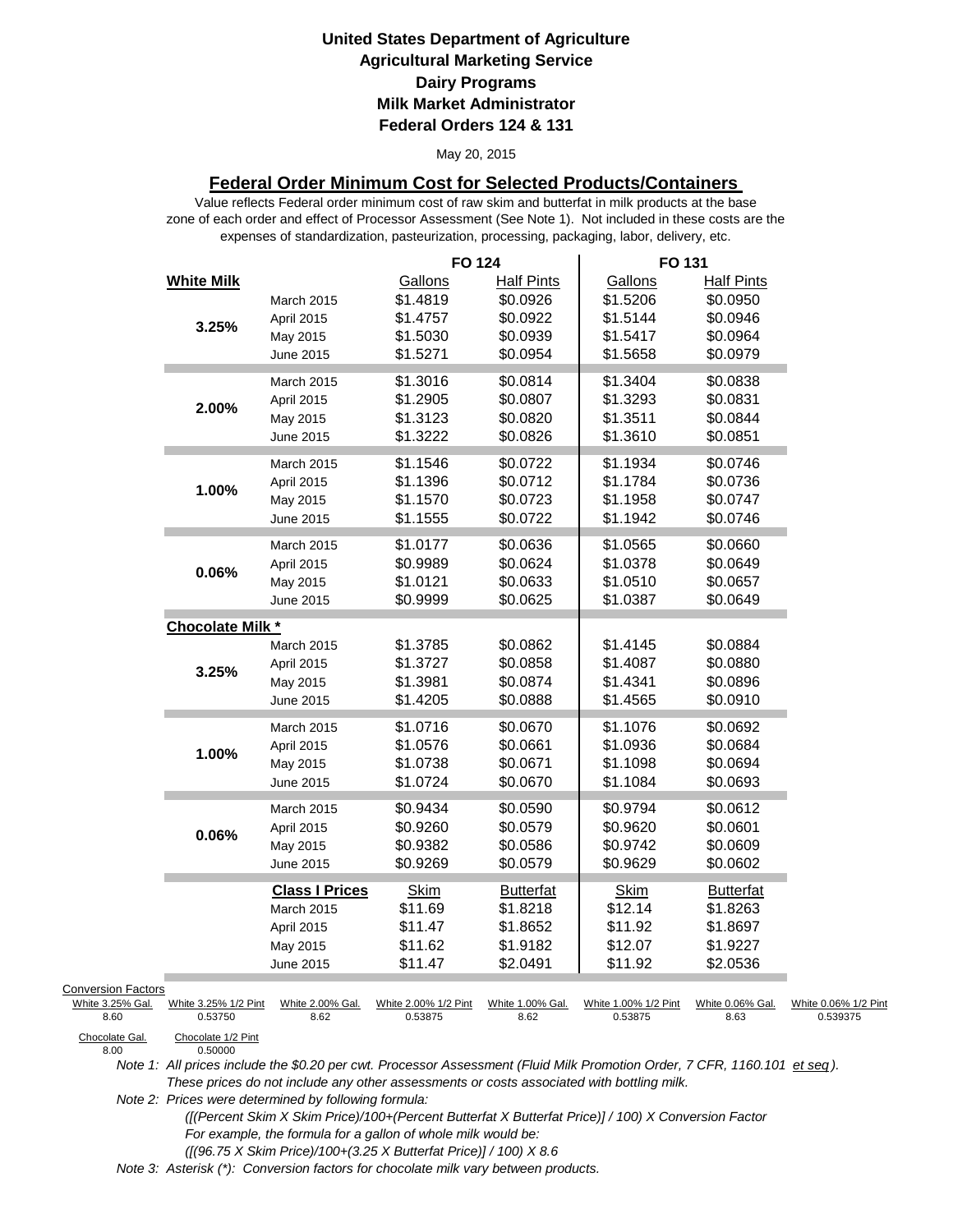#### June 17, 2015

### **Federal Order Minimum Cost for Selected Products/Containers**

Value reflects Federal order minimum cost of raw skim and butterfat in milk products at the base zone of each order and effect of Processor Assessment (See Note 1). Not included in these costs are the expenses of standardization, pasteurization, processing, packaging, labor, delivery, etc.

|                           |                               |                       | <b>FO 124</b>        |                   | FO 131               |                   |                      |
|---------------------------|-------------------------------|-----------------------|----------------------|-------------------|----------------------|-------------------|----------------------|
|                           | <b>White Milk</b>             |                       | Gallons              | <b>Half Pints</b> | Gallons              | <b>Half Pints</b> |                      |
|                           |                               | April 2015            | \$1.4757             | \$0.0922          | \$1.5144             | \$0.0946          |                      |
|                           | 3.25%                         | May 2015              | \$1.5030             | \$0.0939          | \$1.5417             | \$0.0964          |                      |
|                           |                               | June 2015             | \$1.5271             | \$0.0954          | \$1.5658             | \$0.0979          |                      |
|                           |                               | <b>July 2015</b>      | \$1.5587             | \$0.0974          | \$1.5974             | \$0.0998          |                      |
|                           |                               | April 2015            | \$1.2905             | \$0.0807          | \$1.3293             | \$0.0831          |                      |
|                           |                               | May 2015              | \$1.3123             | \$0.0820          | \$1.3511             | \$0.0844          |                      |
|                           | 2.00%                         | June 2015             | \$1.3222             | \$0.0826          | \$1.3610             | \$0.0851          |                      |
|                           |                               | <b>July 2015</b>      | \$1.3450             | \$0.0841          | \$1.3838             | \$0.0865          |                      |
|                           |                               | April 2015            | \$1.1396             | \$0.0712          | \$1.1784             | \$0.0736          |                      |
|                           |                               | May 2015              | \$1.1570             | \$0.0723          | \$1.1958             | \$0.0747          |                      |
|                           | 1.00%                         | June 2015             | \$1.1555             | \$0.0722          | \$1.1942             | \$0.0746          |                      |
|                           |                               | <b>July 2015</b>      | \$1.1712             | \$0.0732          | \$1.2100             | \$0.0756          |                      |
|                           |                               |                       |                      |                   |                      |                   |                      |
|                           |                               | April 2015            | \$0.9989             | \$0.0624          | \$1.0378             | \$0.0649          |                      |
|                           | 0.06%                         | May 2015              | \$1.0121             | \$0.0633          | \$1.0510             | \$0.0657          |                      |
|                           |                               | June 2015             | \$0.9999             | \$0.0625          | \$1.0387             | \$0.0649          |                      |
|                           |                               | <b>July 2015</b>      | \$1.0089             | \$0.0631          | \$1.0478             | \$0.0655          |                      |
|                           | <b>Chocolate Milk *</b>       |                       |                      |                   |                      |                   |                      |
|                           |                               | April 2015            | \$1.3727             | \$0.0858          | \$1.4087             | \$0.0880          |                      |
|                           | 3.25%                         | May 2015              | \$1.3981             | \$0.0874          | \$1.4341             | \$0.0896          |                      |
|                           |                               | June 2015             | \$1.4205             | \$0.0888          | \$1.4565             | \$0.0910          |                      |
|                           |                               | <b>July 2015</b>      | \$1.4500             | \$0.0906          | \$1.4860             | \$0.0929          |                      |
|                           |                               | April 2015            | \$1.0576             | \$0.0661          | \$1.0936             | \$0.0684          |                      |
|                           | 1.00%                         | May 2015              | \$1.0738             | \$0.0671          | \$1.1098             | \$0.0694          |                      |
|                           |                               | June 2015             | \$1.0724             | \$0.0670          | \$1.1084             | \$0.0693          |                      |
|                           |                               | <b>July 2015</b>      | \$1.0869             | \$0.0679          | \$1.1229             | \$0.0702          |                      |
|                           |                               | April 2015            | \$0.9260             | \$0.0579          | \$0.9620             | \$0.0601          |                      |
|                           | 0.06%                         | May 2015              | \$0.9382             | \$0.0586          | \$0.9742             | \$0.0609          |                      |
|                           |                               | June 2015             | \$0.9269             | \$0.0579          | \$0.9629             | \$0.0602          |                      |
|                           |                               | <b>July 2015</b>      | \$0.9353             | \$0.0585          | \$0.9713             | \$0.0607          |                      |
|                           |                               | <b>Class I Prices</b> | <b>Skim</b>          | <b>Butterfat</b>  | <b>Skim</b>          | <b>Butterfat</b>  |                      |
|                           |                               | April 2015            | \$11.47              | \$1.8652          | \$11.92              | \$1.8697          |                      |
|                           |                               | May 2015              | \$11.62              | \$1.9182          | \$12.07              | \$1.9227          |                      |
|                           |                               | June 2015             | \$11.47              | \$2.0491          | \$11.92              | \$2.0536          |                      |
|                           |                               | <b>July 2015</b>      | \$11.57              | \$2.1325          | \$12.02              | \$2.1370          |                      |
| <b>Conversion Factors</b> |                               |                       |                      |                   |                      |                   |                      |
| White 3.25% Gal.          | White 3.25% 1/2 Pint          | White 2.00% Gal.      | White 2.00% 1/2 Pint | White 1.00% Gal.  | White 1.00% 1/2 Pint | White 0.06% Gal.  | White 0.06% 1/2 Pint |
| 8.60                      | 0.53750                       | 8.62                  | 0.53875              | 8.62              | 0.53875              | 8.63              | 0.539375             |
| Chocolate Gal.<br>8.00    | Chocolate 1/2 Pint<br>0.50000 |                       |                      |                   |                      |                   |                      |

Chocolate Gal.<br>8.00

*Note 1: All prices include the \$0.20 per cwt. Processor Assessment (Fluid Milk Promotion Order, 7 CFR, 1160.101 et seq ). These prices do not include any other assessments or costs associated with bottling milk.*

*Note 2: Prices were determined by following formula:* 

 *([(Percent Skim X Skim Price)/100+(Percent Butterfat X Butterfat Price)] / 100) X Conversion Factor For example, the formula for a gallon of whole milk would be: ([(96.75 X Skim Price)/100+(3.25 X Butterfat Price)] / 100) X 8.6*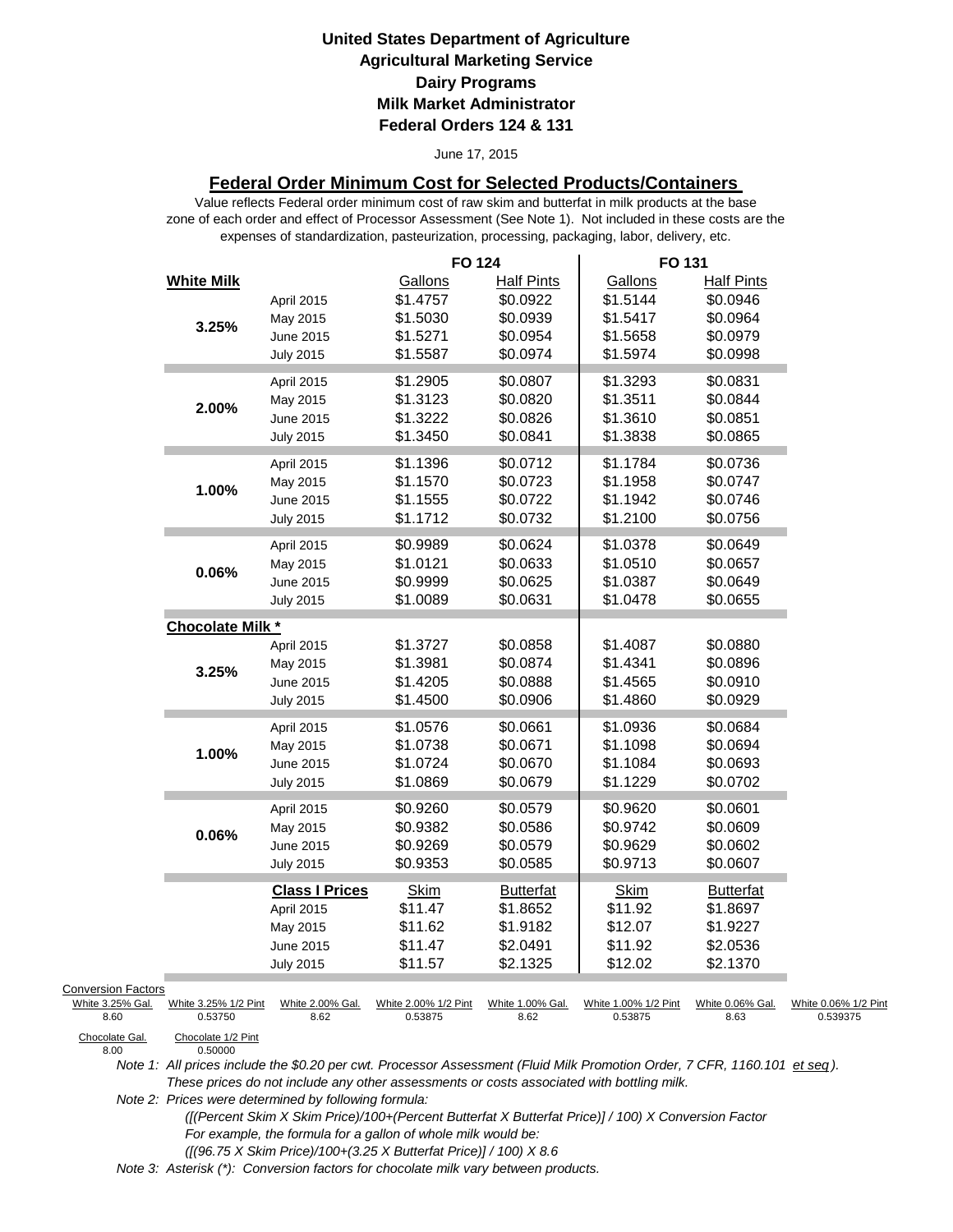#### July 22, 2015

### **Federal Order Minimum Cost for Selected Products/Containers**

Value reflects Federal order minimum cost of raw skim and butterfat in milk products at the base zone of each order and effect of Processor Assessment (See Note 1). Not included in these costs are the expenses of standardization, pasteurization, processing, packaging, labor, delivery, etc.

|                           |                                 |                          | <b>FO 124</b>                   |                          | FO 131                          |                          |                                  |
|---------------------------|---------------------------------|--------------------------|---------------------------------|--------------------------|---------------------------------|--------------------------|----------------------------------|
|                           | <b>White Milk</b>               |                          | Gallons                         | <b>Half Pints</b>        | Gallons                         | <b>Half Pints</b>        |                                  |
|                           |                                 | May 2015                 | \$1.5030                        | \$0.0939                 | \$1.5417                        | \$0.0964                 |                                  |
|                           | 3.25%                           | June 2015                | \$1.5271                        | \$0.0954                 | \$1.5658                        | \$0.0979                 |                                  |
|                           |                                 | <b>July 2015</b>         | \$1.5587                        | \$0.0974                 | \$1.5974                        | \$0.0998                 |                                  |
|                           |                                 | August 2015              | \$1.5365                        | \$0.0960                 | \$1.5752                        | \$0.0984                 |                                  |
|                           |                                 | May 2015                 | \$1.3123                        | \$0.0820                 | \$1.3511                        | \$0.0844                 |                                  |
|                           | 2.00%                           | June 2015                | \$1.3222                        | \$0.0826                 | \$1.3610                        | \$0.0851                 |                                  |
|                           |                                 | <b>July 2015</b>         | \$1.3450                        | \$0.0841                 | \$1.3838                        | \$0.0865                 |                                  |
|                           |                                 | August 2015              | \$1.3200                        | \$0.0825                 | \$1.3588                        | \$0.0849                 |                                  |
|                           |                                 | May 2015                 | \$1.1570                        | \$0.0723                 | \$1.1958                        | \$0.0747                 |                                  |
|                           |                                 | June 2015                | \$1.1555                        | \$0.0722                 | \$1.1942                        | \$0.0746                 |                                  |
|                           | 1.00%                           | <b>July 2015</b>         | \$1.1712                        | \$0.0732                 | \$1.2100                        | \$0.0756                 |                                  |
|                           |                                 | August 2015              | \$1.1440                        | \$0.0715                 | \$1.1828                        | \$0.0739                 |                                  |
|                           |                                 |                          |                                 |                          |                                 |                          |                                  |
|                           |                                 | May 2015                 | \$1.0121                        | \$0.0633                 | \$1.0510                        | \$0.0657                 |                                  |
|                           | 0.06%                           | June 2015                | \$0.9999                        | \$0.0625                 | \$1.0387                        | \$0.0649                 |                                  |
|                           |                                 | <b>July 2015</b>         | \$1.0089                        | \$0.0631                 | \$1.0478                        | \$0.0655                 |                                  |
|                           |                                 | August 2015              | \$0.9797                        | \$0.0612                 | \$1.0186                        | \$0.0637                 |                                  |
|                           | <b>Chocolate Milk *</b>         |                          |                                 |                          |                                 |                          |                                  |
|                           |                                 | May 2015                 | \$1.3981                        | \$0.0874                 | \$1.4341                        | \$0.0896                 |                                  |
|                           | 3.25%                           | June 2015                | \$1.4205                        | \$0.0888                 | \$1.4565                        | \$0.0910                 |                                  |
|                           |                                 | <b>July 2015</b>         | \$1.4500                        | \$0.0906                 | \$1.4860                        | \$0.0929                 |                                  |
|                           |                                 | August 2015              | \$1.4293                        | \$0.0893                 | \$1.4653                        | \$0.0916                 |                                  |
|                           |                                 | May 2015                 | \$1.0738                        | \$0.0671                 | \$1.1098                        | \$0.0694                 |                                  |
|                           |                                 | June 2015                | \$1.0724                        | \$0.0670                 | \$1.1084                        | \$0.0693                 |                                  |
|                           | 1.00%                           | <b>July 2015</b>         | \$1.0869                        | \$0.0679                 | \$1.1229                        | \$0.0702                 |                                  |
|                           |                                 | August 2015              | \$1.0618                        | \$0.0664                 | \$1.0978                        | \$0.0686                 |                                  |
|                           |                                 | May 2015                 | \$0.9382                        | \$0.0586                 | \$0.9742                        | \$0.0609                 |                                  |
|                           |                                 | June 2015                | \$0.9269                        | \$0.0579                 | \$0.9629                        | \$0.0602                 |                                  |
|                           | 0.06%                           | <b>July 2015</b>         | \$0.9353                        | \$0.0585                 | \$0.9713                        | \$0.0607                 |                                  |
|                           |                                 | August 2015              | \$0.9082                        | \$0.0568                 | \$0.9442                        | \$0.0590                 |                                  |
|                           |                                 |                          |                                 |                          |                                 |                          |                                  |
|                           |                                 | <b>Class I Prices</b>    | <b>Skim</b>                     | <b>Butterfat</b>         | <b>Skim</b>                     | <b>Butterfat</b>         |                                  |
|                           |                                 | May 2015                 | \$11.62                         | \$1.9182                 | \$12.07                         | \$1.9227                 |                                  |
|                           |                                 | June 2015                | \$11.47                         | \$2.0491                 | \$11.92                         | \$2.0536                 |                                  |
|                           |                                 | <b>July 2015</b>         | \$11.57                         | \$2.1325                 | \$12.02                         | \$2.1370                 |                                  |
|                           |                                 | August 2015              | \$11.23                         | \$2.1542                 | \$11.68                         | \$2.1587                 |                                  |
| <b>Conversion Factors</b> |                                 |                          |                                 |                          |                                 |                          |                                  |
| White 3.25% Gal.<br>8.60  | White 3.25% 1/2 Pint<br>0.53750 | White 2.00% Gal.<br>8.62 | White 2.00% 1/2 Pint<br>0.53875 | White 1.00% Gal.<br>8.62 | White 1.00% 1/2 Pint<br>0.53875 | White 0.06% Gal.<br>8.63 | White 0.06% 1/2 Pint<br>0.539375 |
| Chocolate Gal.            | Chocolate 1/2 Pint              |                          |                                 |                          |                                 |                          |                                  |
| 8.00                      | 0.50000                         |                          |                                 |                          |                                 |                          |                                  |

*Note 1: All prices include the \$0.20 per cwt. Processor Assessment (Fluid Milk Promotion Order, 7 CFR, 1160.101 et seq ). These prices do not include any other assessments or costs associated with bottling milk.*

*Note 2: Prices were determined by following formula:* 

 *([(Percent Skim X Skim Price)/100+(Percent Butterfat X Butterfat Price)] / 100) X Conversion Factor For example, the formula for a gallon of whole milk would be: ([(96.75 X Skim Price)/100+(3.25 X Butterfat Price)] / 100) X 8.6*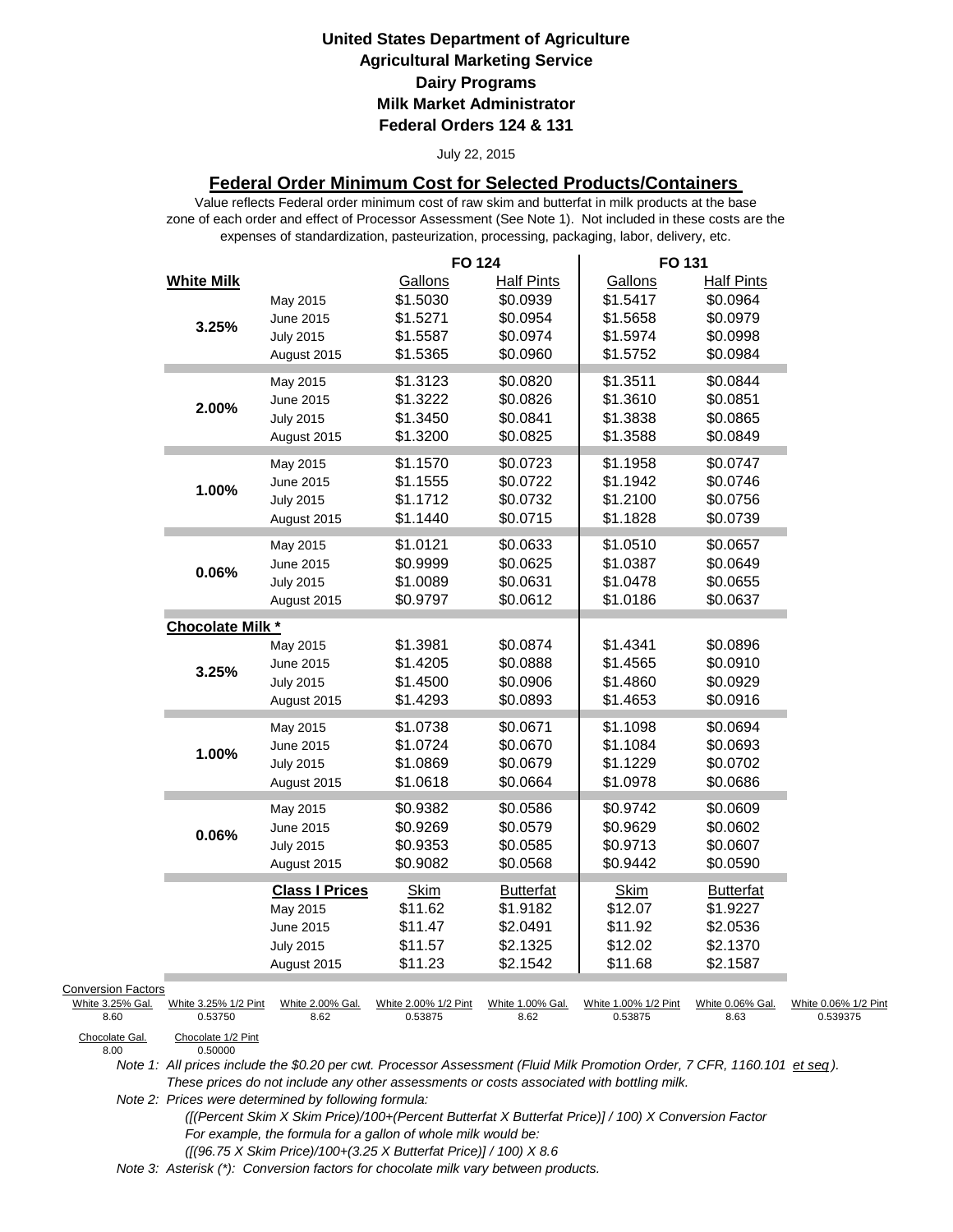1930-220th Street SE, Ste. 102 Bothell, WA 98021 Phone: (425) 487-6009 Fax: (425) 487-2775 E-Mail: fmmaseattle@fmmaseattl Agricultural Marketing Service Dairy Programs

**FEDERAL MILK ORDERS 124 & 131**

4835 E. Cactus Rd., Ste. 365 Scottsdale, AZ 85254 Phone: (602) 547-2909 Fax: (602) 547-2906 E-Mail: ma@fmma.net

# **August 19, 2015 Federal Order Minimum Cost for Selected Products & Containers\***

Value reflects Federal order minimum cost of raw skim and butterfat in milk products at the base zone of each order and the \$0.20 per hundredweight Processor Assessment (Fluid Milk Promotion Order, 7 CFR, 1160.101 et seq). Not included are any other assessments or costs associatedwith bottling milk, such as standardization, pasteurization, processing, packaging, labor, delivery, etc.

|             |                         | <b>Month</b>      |                | <b>PNW (FO 124)</b> | AZ (FO 131)    |                   |
|-------------|-------------------------|-------------------|----------------|---------------------|----------------|-------------------|
|             |                         |                   | Skim           | <b>Butterfat</b>    | Skim           | <b>Butterfat</b>  |
|             |                         | <b>June 2015</b>  | \$11.47        | \$2.0491            | \$11.92        | \$2.0536          |
|             | <b>Class I Skim and</b> | <b>July 2015</b>  | \$11.57        | \$2.1325            | \$12.02        | \$2.1370          |
|             | <b>Butterfat Prices</b> | August 2015       | \$11.23        | \$2.1542            | \$11.68        | \$2.1587          |
|             |                         | September 2015    | \$11.18        | \$2.1863            | \$11.63        | \$2.1908          |
|             |                         |                   |                |                     |                |                   |
| Product     | <b>Butterfat</b>        | Month             |                | <b>PNW (FO 124)</b> |                | AZ (FO 131)       |
|             | Percent                 |                   | <b>Gallons</b> | <b>Half Pints</b>   | <b>Gallons</b> | <b>Half Pints</b> |
|             |                         | June 2015         | \$1.5271       | \$0.0954            | \$1.5658       | \$0.0979          |
|             | 3.25%                   | <b>July 2015</b>  | \$1.5587       | \$0.0974            | \$1.5974       | \$0.0998          |
|             |                         | August 2015       | \$1.5365       | \$0.0960            | \$1.5752       | \$0.0984          |
|             |                         | September 2015    | \$1.5413       | \$0.0963            | \$1.5800       | \$0.0988          |
|             |                         | June 2015         | \$1.3222       | \$0.0826            | \$1.3610       | \$0.0851          |
|             | 2.00%                   | <b>July 2015</b>  | \$1.3450       | \$0.0841            | \$1.3838       | \$0.0865          |
|             |                         | August 2015       | \$1.3200       | \$0.0825            | \$1.3588       | \$0.0849          |
| White       |                         | September 2015    | \$1.3214       | \$0.0826            | \$1.3601       | \$0.0850          |
| <b>Milk</b> |                         | June 2015         | \$1.1555       | \$0.0722            | \$1.1942       | \$0.0746          |
|             | 1.00%                   | <b>July 2015</b>  | \$1.1712       | \$0.0732            | \$1.2100       | \$0.0756          |
|             |                         | August 2015       | \$1.1440       | \$0.0715            | \$1.1828       | \$0.0739          |
|             |                         | September 2015    | \$1.1425       | \$0.0714            | \$1.1813       | \$0.0738          |
|             |                         | June 2015         | \$0.9999       | \$0.0625            | \$1.0387       | \$0.0649          |
|             | 0.06%                   | <b>July 2015</b>  | \$1.0089       | \$0.0631            | \$1.0478       | \$0.0655          |
|             |                         | August 2015       | \$0.9797       | \$0.0612            | \$1.0186       | \$0.0637          |
|             |                         | September 2015    | \$0.9756       | \$0.0610            | \$1.0144       | \$0.0634          |
|             |                         | June 2015         | \$1.4205       | \$0.0888            | \$1.4565       | \$0.0910          |
|             | 3.25%                   | <b>July 2015</b>  | \$1.4500       | \$0.0906            | \$1.4860       | \$0.0929          |
|             |                         | August 2015       | \$1.4293       | \$0.0893            | \$1.4653       | \$0.0916          |
|             |                         | September 2015    | \$1.4338       | \$0.0896            | \$1.4698       | \$0.0919          |
|             |                         | June 2015         | \$1.0724       | \$0.0670            | \$1.1084       | \$0.0693          |
| Chocolate   | 1.00%                   | <b>July 2015</b>  | \$1.0869       | \$0.0679            | \$1.1229       | \$0.0702          |
| <b>Milk</b> |                         | August 2015       | \$1.0618       | \$0.0664            | \$1.0978       | \$0.0686          |
|             |                         | September 2015    | \$1.0604       | \$0.0663            | \$1.0964       | \$0.0685          |
|             |                         | June 2015         | \$0.9269       | \$0.0579            | \$0.9629       | \$0.0602          |
|             | 0.06%                   | <b>July 2015</b>  | \$0.9353       | \$0.0585            | \$0.9713       | \$0.0607          |
|             |                         | August 2015       | \$0.9082       | \$0.0568            | \$0.9442       | \$0.0590          |
|             |                         | September 2015    | \$0.9044       | \$0.0565            | \$0.9404       | \$0.0588          |
|             |                         | Product           | Gallons        | <b>Half Pints</b>   |                |                   |
|             |                         | White Milk, 3.25% | 8.60           | 0.53750             |                |                   |
|             |                         | White Milk, 2.00% | 8.62           | 0.53875             |                |                   |
|             | <b>Conversion</b>       |                   |                |                     |                |                   |
|             | <b>Factors</b>          | White Milk, 1.00% | 8.62           | 0.53875             |                |                   |
|             |                         | White Milk, 0.06% | 8.63           | 0.539375            |                |                   |
|             |                         | Chocolate Milk**  | 8.00           | 0.50000             |                |                   |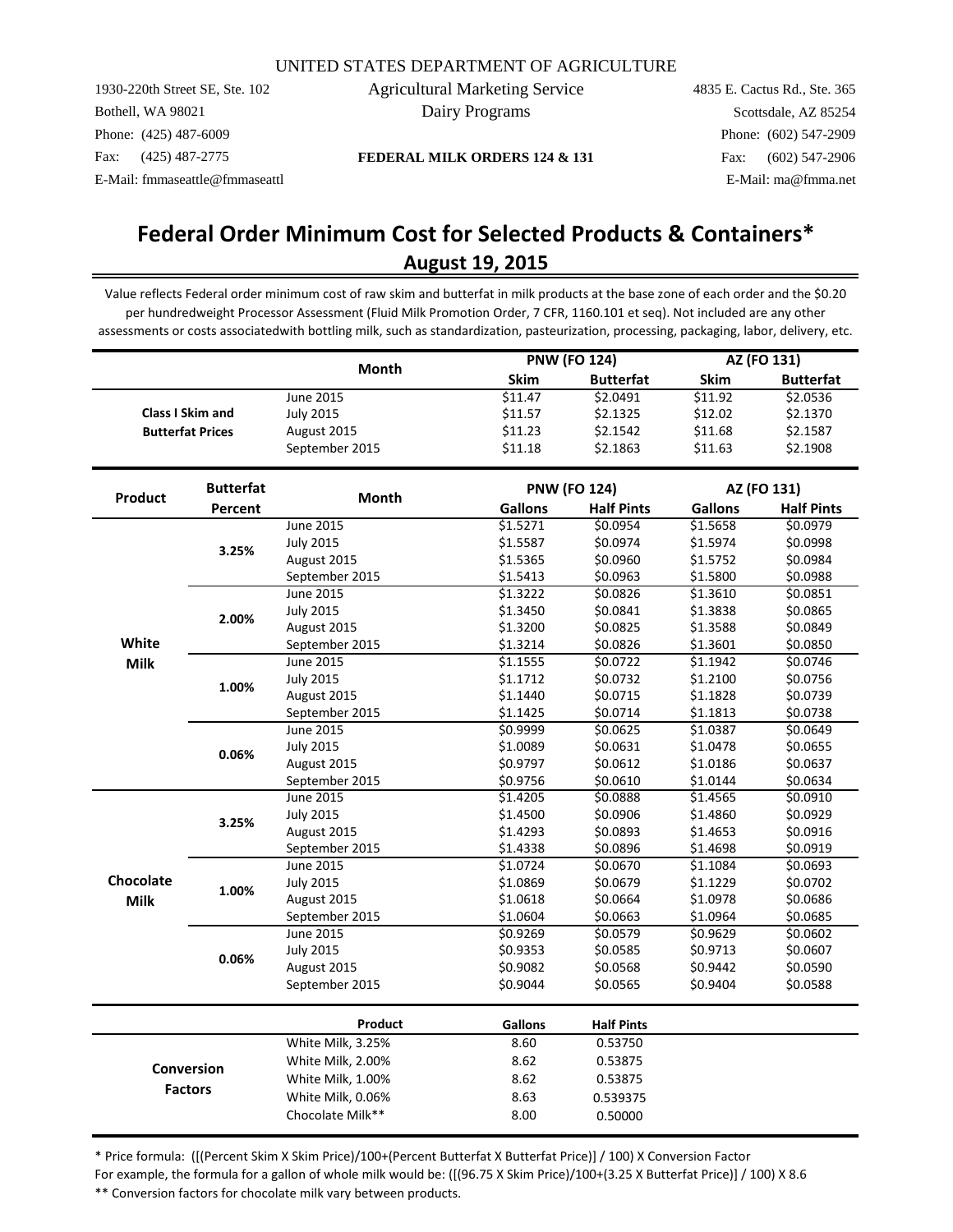1930-220th Street SE, Ste. 102 Bothell, WA 98021 Phone: (425) 487-6009 Fax: (425) 487-2775 E-Mail: fmmaseattle@fmmaseattl Agricultural Marketing Service Dairy Programs

**FEDERAL MILK ORDERS 124 & 131**

4835 E. Cactus Rd., Ste. 365 Scottsdale, AZ 85254 Phone: (602) 547-2909 Fax: (602) 547-2906 E-Mail: ma@fmma.net

## **Federal Order Minimum Cost for Selected Products & Containers\* September 23, 2015**

Value reflects Federal order minimum cost of raw skim and butterfat in milk products at the base zone of each order and the \$0.20 per hundredweight Processor Assessment (Fluid Milk Promotion Order, 7 CFR, 1160.101 et seq). Not included are any other assessments or costs associatedwith bottling milk, such as standardization, pasteurization, processing, packaging, labor, delivery, etc.

|                |                         | Month             | <b>PNW (FO 124)</b> |                   | AZ (FO 131)    |                   |
|----------------|-------------------------|-------------------|---------------------|-------------------|----------------|-------------------|
|                |                         |                   | Skim                | <b>Butterfat</b>  | <b>Skim</b>    | <b>Butterfat</b>  |
|                |                         | <b>July 2015</b>  | \$11.57             | \$2.1325          | \$12.02        | \$2.1370          |
|                | <b>Class I Skim and</b> | August 2015       | \$11.23             | \$2.1542          | \$11.68        | \$2.1587          |
|                | <b>Butterfat Prices</b> | September 2015    | \$11.18             | \$2.1863          | \$11.63        | \$2.1908          |
|                |                         | October 2015      | \$8.67              | \$2.7362          | \$9.12         | \$2.7407          |
|                | <b>Butterfat</b>        |                   | <b>PNW (FO 124)</b> |                   | AZ (FO 131)    |                   |
| Product        | Percent                 | Month             | <b>Gallons</b>      | <b>Half Pints</b> | <b>Gallons</b> | <b>Half Pints</b> |
|                |                         | <b>July 2015</b>  | \$1.5587            | \$0.0974          | \$1.5974       | \$0.0998          |
|                |                         | August 2015       | \$1.5365            | \$0.0960          | \$1.5752       | \$0.0984          |
|                | 3.25%                   | September 2015    | \$1.5413            | \$0.0963          | \$1.5800       | \$0.0988          |
|                |                         | October 2015      | \$1.4862            | \$0.0929          | \$1.5249       | \$0.0953          |
|                |                         | <b>July 2015</b>  | \$1.3450            | \$0.0841          | \$1.3838       | \$0.0865          |
|                |                         | August 2015       | \$1.3200            | \$0.0825          | \$1.3588       | \$0.0849          |
|                | 2.00%                   | September 2015    | \$1.3214            | \$0.0826          | \$1.3601       | \$0.0850          |
| White          |                         | October 2015      | \$1.2041            | \$0.0753          | \$1.2429       | \$0.0777          |
| <b>Milk</b>    |                         | <b>July 2015</b>  | \$1.1712            | \$0.0732          | \$1.2100       | \$0.0756          |
| 1.00%<br>0.06% | August 2015             | \$1.1440          | \$0.0715            | \$1.1828          | \$0.0739       |                   |
|                |                         | September 2015    | \$1.1425            | \$0.0714          | \$1.1813       | \$0.0738          |
|                |                         | October 2015      | \$0.9757            | \$0.0610          | \$1.0145       | \$0.0634          |
|                |                         | <b>July 2015</b>  | \$1.0089            | \$0.0631          | \$1.0478       | \$0.0655          |
|                | August 2015             | \$0.9797          | \$0.0612            | \$1.0186          | \$0.0637       |                   |
|                |                         | September 2015    | \$0.9756            | \$0.0610          | \$1.0144       | \$0.0634          |
|                |                         | October 2015      | \$0.7619            | \$0.0476          | \$0.8008       | \$0.0500          |
|                |                         | <b>July 2015</b>  | \$1.4500            | \$0.0906          | \$1.4860       | \$0.0929          |
|                | 3.25%                   | August 2015       | \$1.4293            | \$0.0893          | \$1.4653       | \$0.0916          |
|                |                         | September 2015    | \$1.4338            | \$0.0896          | \$1.4698       | \$0.0919          |
|                |                         | October 2015      | \$1.3825            | \$0.0864          | \$1.4185       | \$0.0887          |
|                |                         | <b>July 2015</b>  | \$1.0869            | \$0.0679          | \$1.1229       | \$0.0702          |
| Chocolate      | 1.00%                   | August 2015       | \$1.0618            | \$0.0664          | \$1.0978       | \$0.0686          |
| <b>Milk</b>    |                         | September 2015    | \$1.0604            | \$0.0663          | \$1.0964       | \$0.0685          |
|                |                         | October 2015      | \$0.9056            | \$0.0566          | \$0.9416       | \$0.0588          |
|                |                         | <b>July 2015</b>  | \$0.9353            | \$0.0585          | \$0.9713       | \$0.0607          |
|                | 0.06%                   | August 2015       | \$0.9082            | \$0.0568          | \$0.9442       | \$0.0590          |
|                |                         | September 2015    | \$0.9044            | \$0.0565          | \$0.9404       | \$0.0588          |
|                |                         | October 2015      | \$0.7063            | \$0.0441          | \$0.7423       | \$0.0464          |
|                |                         | Product           | <b>Gallons</b>      | <b>Half Pints</b> |                |                   |
|                |                         | White Milk, 3.25% | 8.60                | 0.53750           |                |                   |
|                |                         | White Milk, 2.00% | 8.62                | 0.53875           |                |                   |
|                | <b>Conversion</b>       | White Milk, 1.00% | 8.62                | 0.53875           |                |                   |
|                | <b>Factors</b>          | White Milk, 0.06% | 8.63                | 0.539375          |                |                   |
|                |                         | Chocolate Milk**  | 8.00                | 0.50000           |                |                   |
|                |                         |                   |                     |                   |                |                   |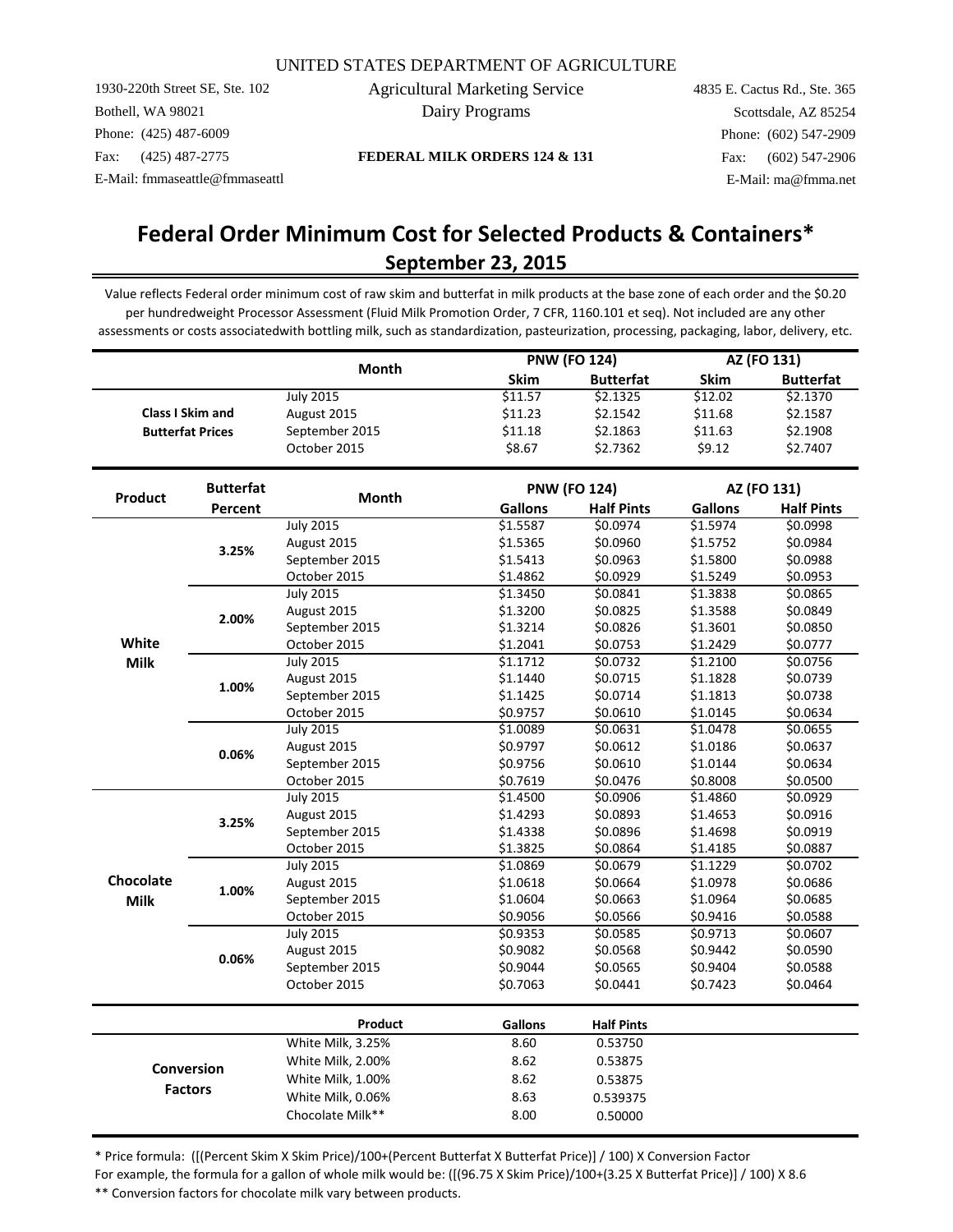1930-220th Street SE, Ste. 102 Bothell, WA 98021 Phone: (425) 487-6009 Fax: (425) 487-2775 E-Mail: fmmaseattle@fmmaseattl Agricultural Marketing Service Dairy Programs

**FEDERAL MILK ORDERS 124 & 131**

4835 E. Cactus Rd., Ste. 365 Scottsdale, AZ 85254 Phone: (602) 547-2909 Fax: (602) 547-2906 E-Mail: ma@fmma.net

## **Federal Order Minimum Cost for Selected Products & Containers\* October 21, 2015**

Value reflects Federal order minimum cost of raw skim and butterfat in milk products at the base zone of each order and the \$0.20 per hundredweight Processor Assessment (Fluid Milk Promotion Order, 7 CFR, 1160.101 et seq). Not included are any other assessments or costs associatedwith bottling milk, such as standardization, pasteurization, processing, packaging, labor, delivery, etc.

|                |                         | <b>Month</b>      |                     | <b>PNW (FO 124)</b> | AZ (FO 131)    |                   |
|----------------|-------------------------|-------------------|---------------------|---------------------|----------------|-------------------|
|                |                         |                   | Skim                | <b>Butterfat</b>    | <b>Skim</b>    | <b>Butterfat</b>  |
|                |                         | August 2015       | \$11.23             | \$2.1542            | \$11.68        | \$2.1587          |
|                | <b>Class I Skim and</b> | September 2015    | \$11.18             | \$2.1863            | \$11.63        | \$2.1908          |
|                | <b>Butterfat Prices</b> | October 2015      | \$8.67              | \$2.7362            | \$9.12         | \$2.7407          |
|                |                         | November 2015     | \$8.75              | \$2.8966            | \$9.20         | \$2.9011          |
|                | <b>Butterfat</b>        |                   | <b>PNW (FO 124)</b> |                     | AZ (FO 131)    |                   |
| <b>Product</b> | Percent                 | <b>Month</b>      | <b>Gallons</b>      | <b>Half Pints</b>   | <b>Gallons</b> | <b>Half Pints</b> |
|                |                         | August 2015       | \$1.5365            | \$0.0960            | \$1.5752       | \$0.0984          |
|                | 3.25%                   | September 2015    | \$1.5413            | \$0.0963            | \$1.5800       | \$0.0988          |
|                |                         | October 2015      | \$1.4862            | \$0.0929            | \$1.5249       | \$0.0953          |
|                |                         | November 2015     | \$1.5376            | \$0.0961            | \$1.5763       | \$0.0985          |
|                |                         | August 2015       | \$1.3200            | \$0.0825            | \$1.3588       | \$0.0849          |
|                | 2.00%                   | September 2015    | \$1.3214            | \$0.0826            | \$1.3601       | \$0.0850          |
|                |                         | October 2015      | \$1.2041            | \$0.0753            | \$1.2429       | \$0.0777          |
| White          |                         | November 2015     | \$1.2385            | \$0.0774            | \$1.2773       | \$0.0798          |
| <b>Milk</b>    |                         | August 2015       | \$1.1440            | \$0.0715            | \$1.1828       | \$0.0739          |
| 1.00%          | September 2015          | \$1.1425          | \$0.0714            | \$1.1813            | \$0.0738       |                   |
|                |                         | October 2015      | \$0.9757            | \$0.0610            | \$1.0145       | \$0.0634          |
|                |                         | November 2015     | \$0.9964            | \$0.0623            | \$1.0352       | \$0.0647          |
|                |                         | August 2015       | \$0.9797            | \$0.0612            | \$1.0186       | \$0.0637          |
|                | 0.06%                   | September 2015    | \$0.9756            | \$0.0610            | \$1.0144       | \$0.0634          |
|                | October 2015            | \$0.7619          | \$0.0476            | \$0.8008            | \$0.0500       |                   |
|                |                         | November 2015     | \$0.7697            | \$0.0481            | \$0.8085       | \$0.0505          |
|                |                         | August 2015       | \$1.4293            | \$0.0893            | \$1.4653       | \$0.0916          |
|                | 3.25%                   | September 2015    | \$1.4338            | \$0.0896            | \$1.4698       | \$0.0919          |
|                |                         | October 2015      | \$1.3825            | \$0.0864            | \$1.4185       | \$0.0887          |
|                |                         | November 2015     | \$1.4304            | \$0.0894            | \$1.4664       | \$0.0916          |
|                |                         | August 2015       | \$1.0618            | \$0.0664            | \$1.0978       | \$0.0686          |
| Chocolate      | 1.00%                   | September 2015    | \$1.0604            | \$0.0663            | \$1.0964       | \$0.0685          |
| <b>Milk</b>    |                         | October 2015      | \$0.9056            | \$0.0566            | \$0.9416       | \$0.0588          |
|                |                         | November 2015     | \$0.9247            | \$0.0578            | \$0.9607       | \$0.0600          |
|                |                         | August 2015       | \$0.9082            | \$0.0568            | \$0.9442       | \$0.0590          |
|                | 0.06%                   | September 2015    | \$0.9044            | \$0.0565            | \$0.9404       | \$0.0588          |
|                |                         | October 2015      | \$0.7063            | \$0.0441            | \$0.7423       | \$0.0464          |
|                |                         | November 2015     | \$0.7135            | \$0.0446            | \$0.7495       | \$0.0468          |
|                |                         | Product           | <b>Gallons</b>      | <b>Half Pints</b>   |                |                   |
|                |                         | White Milk, 3.25% | 8.60                | 0.53750             |                |                   |
|                |                         | White Milk, 2.00% | 8.62                | 0.53875             |                |                   |
|                | <b>Conversion</b>       | White Milk, 1.00% | 8.62                | 0.53875             |                |                   |
|                | <b>Factors</b>          | White Milk, 0.06% | 8.63                | 0.539375            |                |                   |
|                |                         | Chocolate Milk**  | 8.00                | 0.50000             |                |                   |
|                |                         |                   |                     |                     |                |                   |